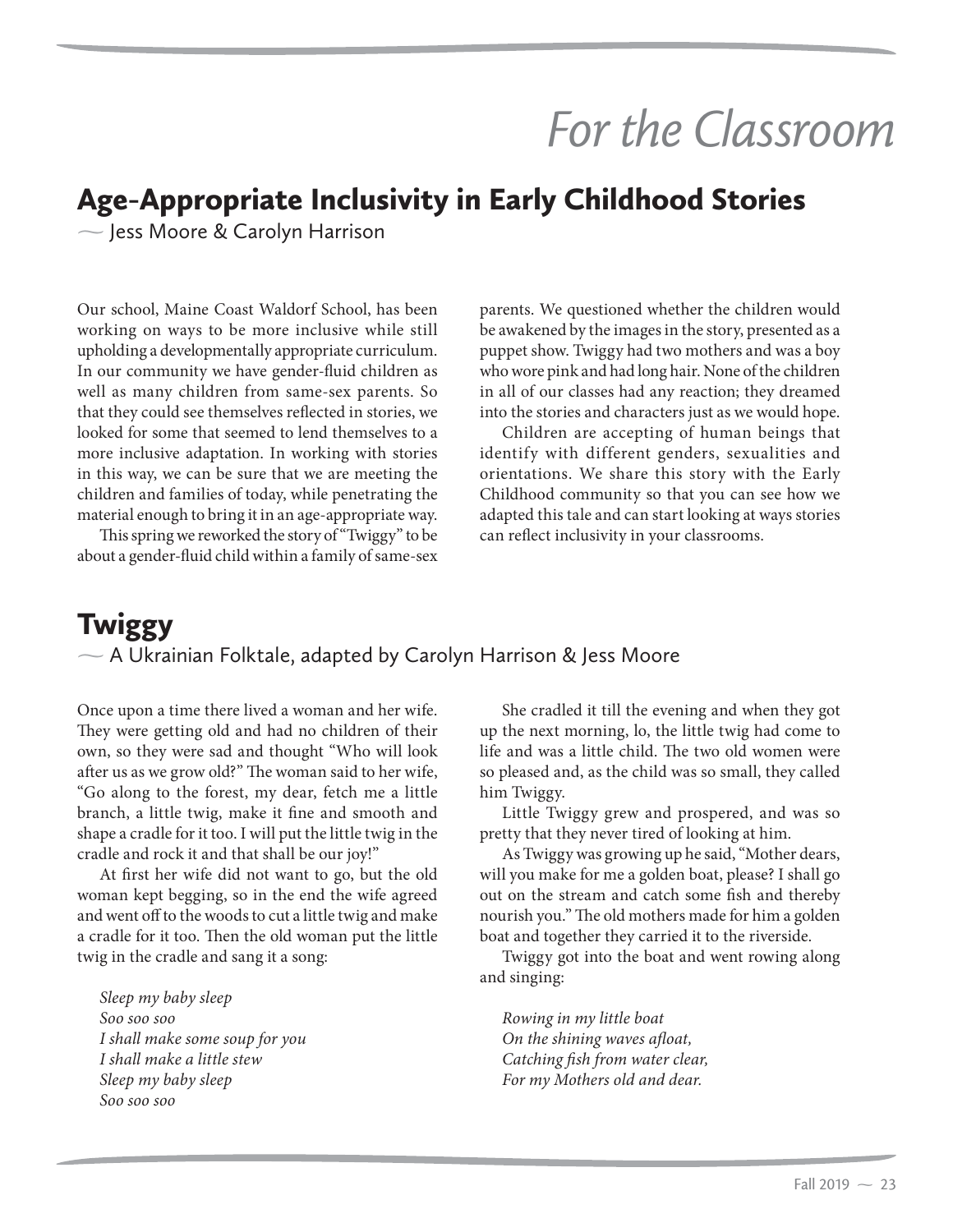

When he had caught some fish, he brought them home and then went out rowing again.

The old woman used to bring him food and said, "Listen to me, Twiggy: whenever I call you, come to the bank, but should a stranger call, just keep rowing."

So the time passed; the old woman cooked the dinner, she carried it to the riverbank and called: "Come to the bank, my Twiggy dear. Come, for dinner time is here."

Twiggy heard her and spoke to his little boat, "Swim, little boat, swim to the bank, for mother has brought my mid-day meal." He rowed to the bank and ate and drank. Then he pushed his little boat into the water again and went on fishing.

One day, however, a snake heard his mother calling, and it slid down to the riverbank and called with a full voice:

"Come to the bank, my Twiggy dear, Come, for dinner time is here."

Twiggy lifted his head and listened. "That is not my dear mother's voice; swim little boat, swim on." He went on rowing in his golden boat.

But the snake went along to the blacksmith and said, "Smith, take a hammer and make my voice as fine as Twiggy's mother's voice." This the blacksmith did and the snake slid back to the riverbank and called:

"Come to the bank, my Twiggy dear. Come, for dinner time is here."

When Twiggy heard the fine voice he thought it was really his mother, and he turned his boat round calling, "Swim, swim to the bank, my golden boat, for my mother dear has brought my dinner."

So he landed his boat and the snake pulled him out of the boat and wanted to swallow him. But Twiggy was very quick and climbed up into a tree. The snake tried to gnaw through the stem of the tree and with its sharp teeth gnawed and gnawed. Now the tree was nearly falling over with Twiggy on it! But just then a goose was flying past and Twiggy called up to it:

*Goose, oh help me please, I pray, Quickly carry me away, Through the storms and through the clouds Home into my mother's house!* 

And lo and behold the goose, who had hardly any breath left herself, took Twiggy along. He sat on her back and his heart was beating, for she was flying very low. The snake stretched and wanted to snatch Twiggy, but the snake could not get hold of him. He was saved.

The goose carried him and seated him on the garden wall, while she herself rested awhile in the yard. Twiggy on the garden wall heard everything that was going on inside the house. Mother was baking little cookies; she took them out of the oven and said, "Here my good old wife, one cookie for you and one for me." So Twiggy called from outside, "And what about me?"

"There's someone else wants a cookie," the old mother said. She went to the window and whom did she see but their Twiggy, sitting on the garden wall.